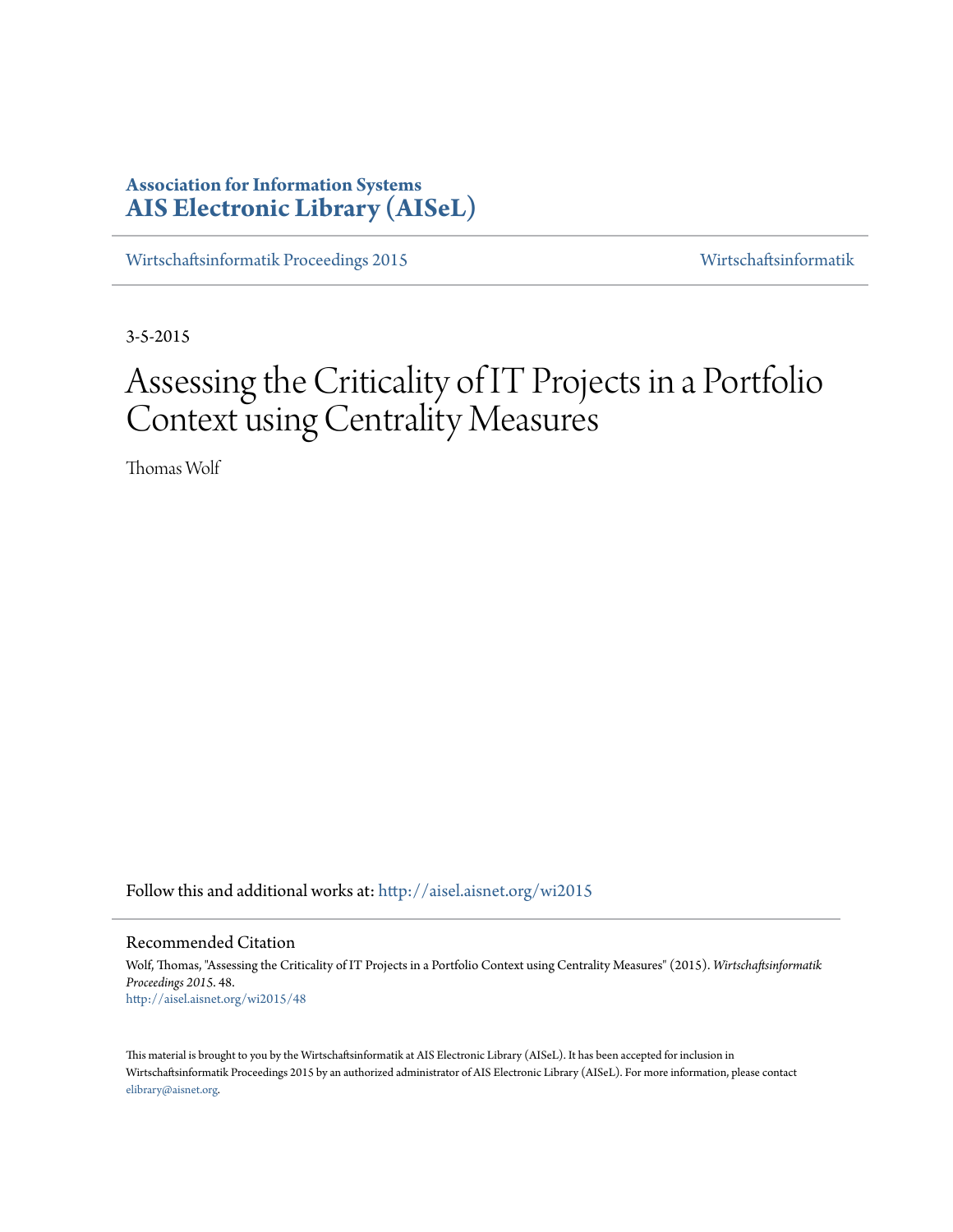# **Assessing the Criticality of IT Projects in a Portfolio Context using Centrality Measures**

#### Thomas Wolf<sup>1</sup>

<sup>1</sup> University of Augsburg, FIM Research Center, Germany

thomas.wolf@fim-rc.de

**Abstract.** Recent technological developments associated with changes in customer expectations have required continuous innovation from companies all over the world, thereby driving these companies' IT portfolios towards increasing complexity and interdependency. Simultaneously, existing methods of IT portfolio management are not able to cope with this interconnectedness of IT projects, and too little research has been performed on appropriate risk assessments of dependency structures. By considering such dependency structures as IT project networks, we draw on centrality measures to assess the risk associated with inherent project dependencies. We examine different kinds of centrality measures, whether and to what extent they are able to depict characteristics specific to IT project networks. Based on the most appropriate measure, we derive criticality values indicating projects crucial to the IT portfolio's success. These criticality values should empower companies to successfully manage their IT portfolio.

**Keywords:** IT Projects, IT Portfolio, Dependencies, Centrality, Criticality

## **1 Introduction**

Information technology (IT) has become a critical success factor in many industries. However, despite various planning techniques, there is still a huge number of failed IT projects. In this context, the "chaos report" is often quoted, which states that 80% of all IT projects are only partly implemented or even fail completely [1]. Moreover, FLYVBERG and BUDZIER contend that around 16% of IT projects cause on average budget deficits of about 200% [2]. A questionnaire by the RADAR GROUP, surveying 560 IT decision makers in Scandinavia, concludes that one reason for IT project failure is a lack of transparency regarding dependencies [3]. Since IT projects usually are not accomplished in isolation or pairwise but rather within an aggregated portfolio of several IT projects, they incorporate higher-order dependencies [4]. This becomes even more relevant, as recent technological developments and associated changes in customer expectations force companies to continuously come up with innovations [5]. Consequently, IT projects which previously would have been developed as one coherent solution, are now split into several standalone but interrelated IT services with customer impact, to satisfy the continuous demand for innovation. Therefore, IT project portfolios, henceforth simply referred to as "IT portfolios", tend to comprise many

12<sup>th</sup> International Conference on Wirtschaftsinformatik,

March 4-6 2015, Osnabrück, Germany

Wolf, T. (2015): Assessing the Criticality of IT Projects in a Portfolio Context using Centrality Measures, in: Thomas. O.; Teuteberg, F. (Hrsg.): Proceedings der 12. Internationalen Tagung Wirtschaftsinformatik (WI 2015), Osnabrück, S. 706-721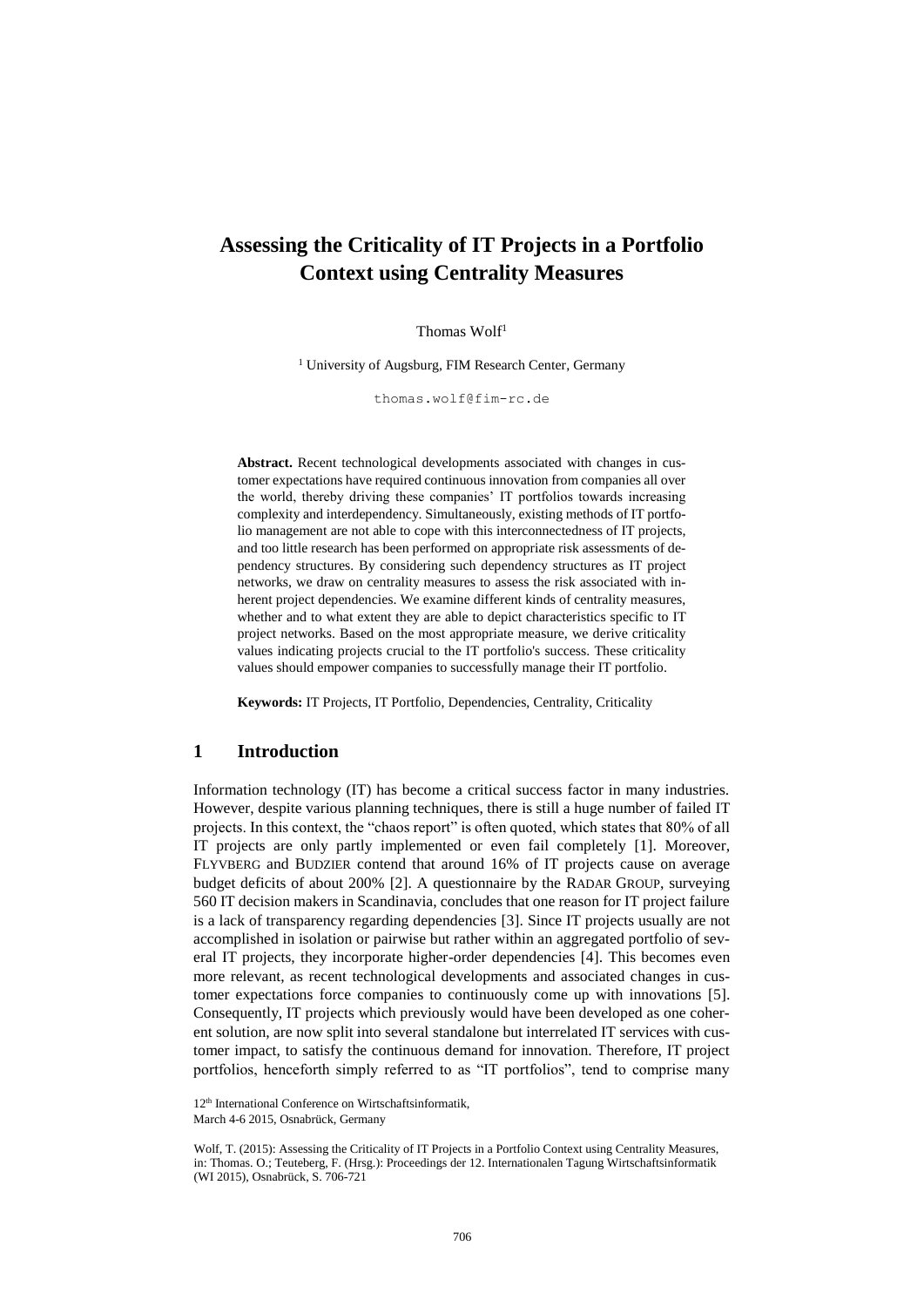small projects rather than a few big ones. This further heightens the need from praxis for a more detailed assessment of risk due to related dependencies.

In addition, literature considers the appropriate assessment of dependencies as a crucial risk during the project-planning phase [6]. Although KUNDISCH and MEIER assert that compared to the claimed importance of this topic, relatively little research can be found [7], there are at least some approaches of IT project and portfolio management that tried to incorporate dependencies to some extent (e.g. [8-11]). However, existing methods based on classical portfolio theory are not sufficient to cope with characteristics specific to IT portfolios [12]. Since the structure of dependencies between projects in an IT portfolio is important for the success of each single IT project [13], each single project can also be crucial to the overall success of the portfolio. This is known as systemic risk and is characteristically based on direct and indirect dependencies within network structures. Therefore, we consider IT portfolios as IT project networks, and present a novel approach drawing on concepts from sociological research instead of classical portfolio theory. By considering projects of an IT portfolio as nodes and dependencies amongst them as arcs, we can analyze the corresponding network based on centrality measures, derived from the mathematical field of graph theory, and strive to identify the most important node of the network [14]. Projecting this onto IT portfolios we consequently aim to identify the most critical project of the IT project network. Therefore, we set forth the following research question: *"Can centrality measures be used to assess the criticality of a project to its corresponding IT portfolio, based on inherent project dependencies?"*

To answer this question, we assess different kinds of common centrality measures and outline whether and to what extent they can depict characteristics specific to IT portfolios, in order to consider them appropriate. By determining which projects are crucial to the success of the overall IT portfolio, the results should empower companies to take appropriate actions (e.g. reallocation of dedicated resources) in order to successfully manage their IT portfolio. MEREDITH ET AL. [15] proposed a three-stage research cycle for activities in the field of operations research. They cluster research into description, explanation and testing phase. Our research is located in the explanation stage of this cycle, which is supposed to yield first concepts and models from which causal relationships and testable hypotheses can be derived.

The remainder of the paper is organized as follows: Section 2 presents a literature review of different kinds of dependencies in IT portfolios and their current assessment. Section 3 outlines the basic principles of the approach, including preliminary considerations and an application example to facilitate comprehensibility and verify applicability. Finally, Section 4 summarizes, concludes, and depicts limitations of the approach.

# **2 Literature Review**

To develop a novel method that properly assesses dependencies and contributes to existing literature, it is necessary to know which kinds of dependencies exist in IT portfolios and how they are currently appraised. Therefore, a keyword (*dependency*, *inter-*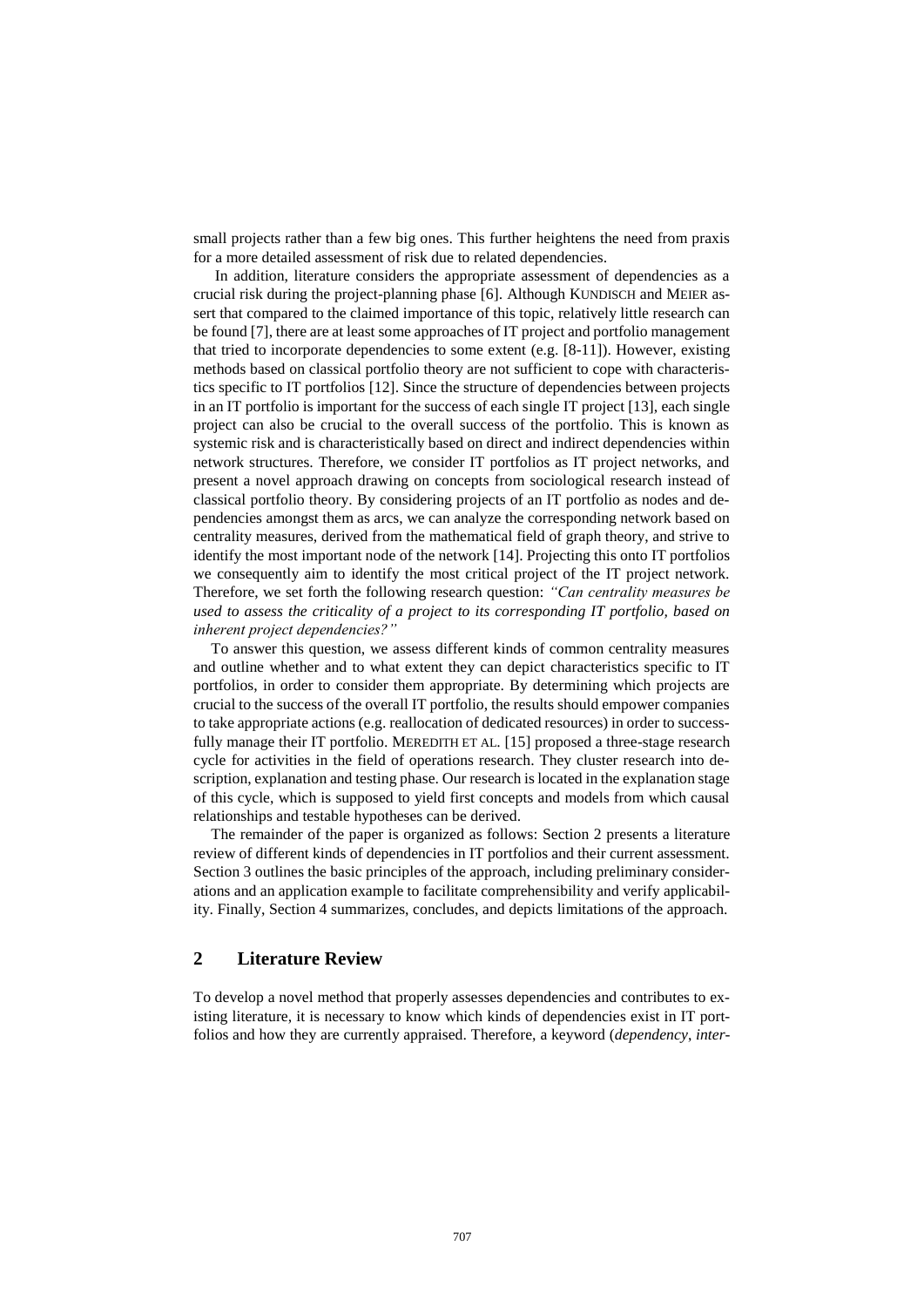*dependency*, *interaction*, *project*, *portfolio*, *information technology*, *information systems, model*, *approach*, *quantification*, *assessment*) based search of different data bases (*AIS Electronic Library*, *EBSCOhost*, *EmeraldInsight*, *ProQuest*, *ScienceDirect*, *Wiley*) was conducted. Since not each database supports the same AND/OR conjunction of search terms, in some cases the search term has been adapted. To account for different methods and approaches assessing dependencies in varying disciplines, the search term has to be kept at a generic level. Consequently, the resulting set of articles is too large to directly process it. To condense the number of articles we stick to the approach of KUNDISCH and MEIER [7], including only articles being published in the top journals of the *Information Systems*, *Production and Operations Management*, and *Project Management* disciplines. Subsequently, the articles' titles were conducted to decide whether an article contributes to the research objective or not. If the title did not suffice to decide whether the article properly contributes to the topic, the abstract was examined. By analyzing the articles it became apparent, that some of them, despite the initial impression, did not properly contribute to the research objective and hence had to be excluded afterwards. To complete the search procedure, we did a forward and backward search of citations in the set of relevant articles, like recommended by WEBSTER and WATSON [16].

Based on this investigation we can constitute that in existing IT portfolio literature, there are different kinds of dependencies connecting two or more projects. While some articles just mention certain types of dependencies, others try to introduce whole frameworks, structuring different categories of dependencies based on specific characteristics. Like SANTHANAM and KYPARISIS, LEE and KIM, TILLQUIST ET AL. or ZULUAGA ET AL. most articles in literature present either some or all of the following dependencies: resource, technical, and benefit dependencies [8, 17-19]. Generally, resource dependencies refer to projects competing for any kind of resources. Technical dependencies most commonly refer to projects competing for technical systems or applications [17]. However, technical systems and applications can also be considered as input resources of a project. Therefore, WEHRMANN subdivides resource dependencies into personnel and technical dependencies [9]. In contrast, KUNDISCH and MEIER introduce a framework subdividing resource dependencies into allocation, performance, and sourcing interactions [10]. Benefit dependencies are also considered as synergies, and can be realized if the benefit of one or more projects increases while being simultaneously implemented with another project. One example could be the reuse of code fragments for two similar software development projects. For further explanations and differentiations of synergies, refer to [12].

Structuring dependencies by characteristics, WEHRMANN ET AL. and ZIMMERMANN differentiate between inter-temporal and intra-temporal dependencies [9, 13]. Intertemporal dependencies refer to projects taking place at different points in time; for example, if a project is based on a preceding one. Intra-temporal dependencies refer to different projects taking place at the same point in time; according to WEHRMANN ET AL., they involve structural dependencies, which refer to projects that are based on the same processes, IT functionalities or data, and resource dependencies [9].

Determining how and to what extent dependencies between different projects exist is a topic most commonly left to expert judgment. For such evaluations, scoring systems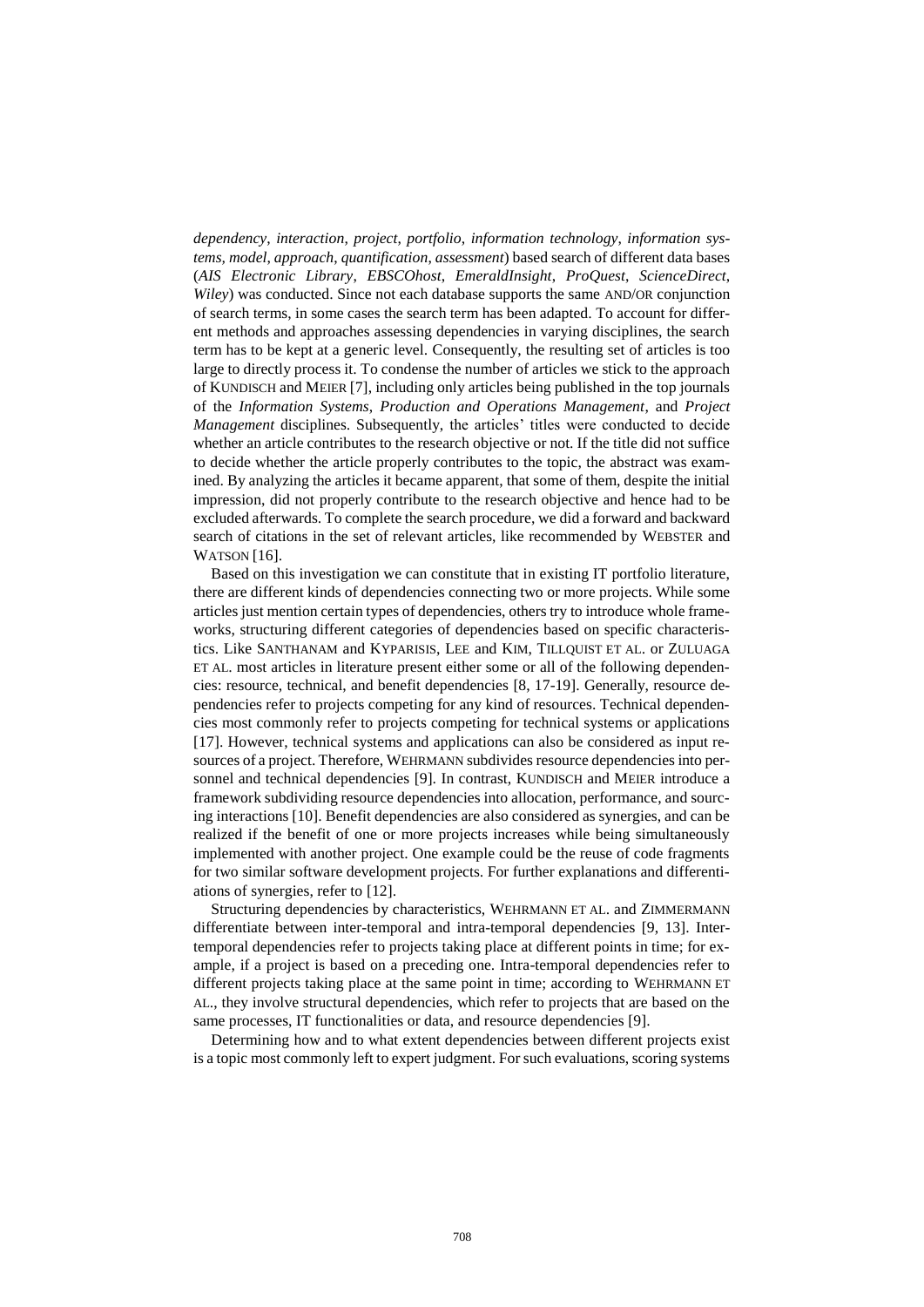are often the method of choice (cf. [20-22]). However, the processing of resulting values, henceforth considered as dependencies, is handled differently. While most models in the context of IT portfolio management incorporate dependencies within the risk assessment, there are also some different approaches. Based on the differentiation between intra- and inter-temporal dependencies [9], we therefore subsequently briefly depict how current methods of IT portfolio management consider dependencies.

To account for intra-temporal dependencies, SANTHANAM and KYPARISIS propose a non-linear optimization model, considering resource and technical dependencies as auxiliary conditions to their objective function of selecting an optimized project portfolio based on fixed budgets [17]. Further approaches considering dependencies as auxiliary conditions in an optimization model can be found in works by Lee and Kim and KUNDISCH and MEIER [8, 10]. Considering dependencies in terms of risk, e.g. BUTLER ET AL., WEHRMANN ET AL. and BEER ET AL. refer to portfolio theory [23] to determine a risk and return optimized IT portfolio [9, 11, 24]. They consider dependencies by correlation coefficients based on covariances of the corresponding IT projects. VERHOEF introduced a modified discounted cash flow method, which evaluates dependencies implicitly while focusing on cost and time risks within the interest rate [25]. Since many of the existing approaches incorporating intra-temporal dependencies consider only dependencies between two different projects or depict them predominantly by financial restrictions, they partially fall short [26]. Furthermore, some approaches are adopted from financial methods. Therefore, they would have to fulfill specific premises (e.g. portfolio theory), which are however not at all or only partially applicable in the context of IT portfolios. Other methods again feature a very high level of subjectivity (e.g. scoring methods) since they are almost purely based on expert estimations.

Inter-temporal dependencies are most commonly considered based on real option models. In this context, many approaches have been proposed (cf. [27-30]) using either the Black-Scholes model or binomial trees. Since these methods are derived from financial option methods and have been adapted to real options, they are considered somewhat inappropriate for evaluation of inter-temporal dependencies in an IT project portfolio context, due to their underlying premises [31, 32]. For a more detailed discussion on whether restrictive premises of financial option methods can be adapted to real options and whether the models can be appropriately used in this context, please refer to [33, 34].

Based on the previous examination of current methods for IT portfolio evaluation, we can conclude that existing approaches cannot be considered completely appropriate regarding incorporation of dependencies prevailing in IT project networks. Besides, the most important drawback is, to the best of our knowledge, none of the existent IT portfolio management techniques explicitly accounts for transitive dependencies between IT projects. However, t an assessment of these transitive dependencies is crucial to an appropriate risk assessment in network-like structures.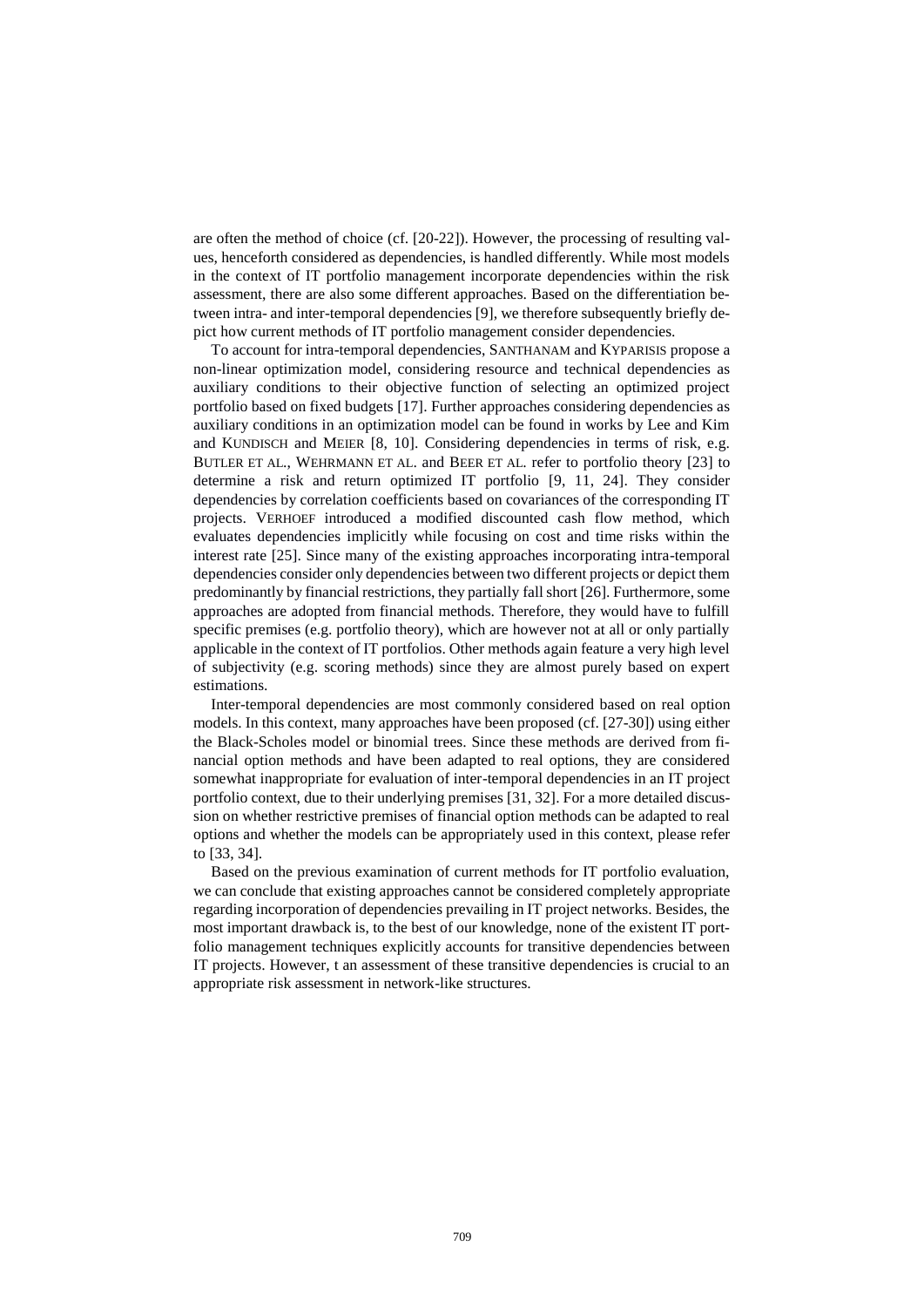## **3 Model**

Concepts from the sociological research field of social network analysis have recently been applied to several other research areas, such as supply chain management, logistics, and IT landscape management, in order to assess risk originating from dependencies within these network structures (cf. [35-37]). We interpret IT portfolios as IT project networks, by considering projects as nodes and dependencies amongst them as arcs. Consequently, we can evaluate the adaption of social network measures to the research area of IT portfolios by analyzing the appropriateness of different centrality measures, in order to assess the risk of the portfolio's corresponding IT project network. Centrality measures strive to identify the most important node of a network [14]. For IT project networks, we henceforth assume that the centrality values of nodes represent criticality values of projects, indicating their importance to the success of the corresponding IT portfolio, based on the projects' dependencies. Furthermore, we define the success of an IT portfolio as its accomplishments, time- and budget-wise.

#### **3.1 Modeling IT Portfolios as Networks**

The mere assertion that two projects of an IT portfolio are somehow dependent is not sufficient for a company to allocate resources adequately. To do so, the company needs information on the direction of this dependency. Therefore, the IT project network of a corresponding IT portfolio can be visualized as based on directed arcs. An arc pointing from one project to another indicates a dependency of the initiating project (where the arc originates) on the project where the arc ends. To assess the criticality of a project, we consequently focus on incoming instead of outgoing arcs. Furthermore, dependencies between different projects are rarely equally weighted in reality. Ergo, to account for different strengths of dependencies, we presuppose the arcs of an IT project network to be weighted. However, the calculation of such bilateral dependency weightings does not fall under the scope of this paper, as we rather focus on how to assess the coherence of these identified dependencies within a network environment. We therefore assume that it is possible to quantify any kind of dependencies for pairwise combinations of IT projects. The validity of this assumption is borne out in theory, as corresponding quantification techniques based on expert judgments and scoring models are already used in the field of IT portfolios (cf. [20-22]).

Before we are able to identify crucial projects by deriving criticality values based on the projects' dependencies, we first need to examine whether and which centrality measures are appropriate to account for the specific characteristics of IT project networks.

#### **3.2 Requirements to Centrality Measures in IT Project Networks**

Since the only prerequisite for the application of centrality measures is the existence of a network composed of nodes and arcs, such measures nowadays are widely applied, although most of them were originally introduced in the social network context [38]. However, like social (cf. [39]) or supply networks (cf. [36]), IT project networks feature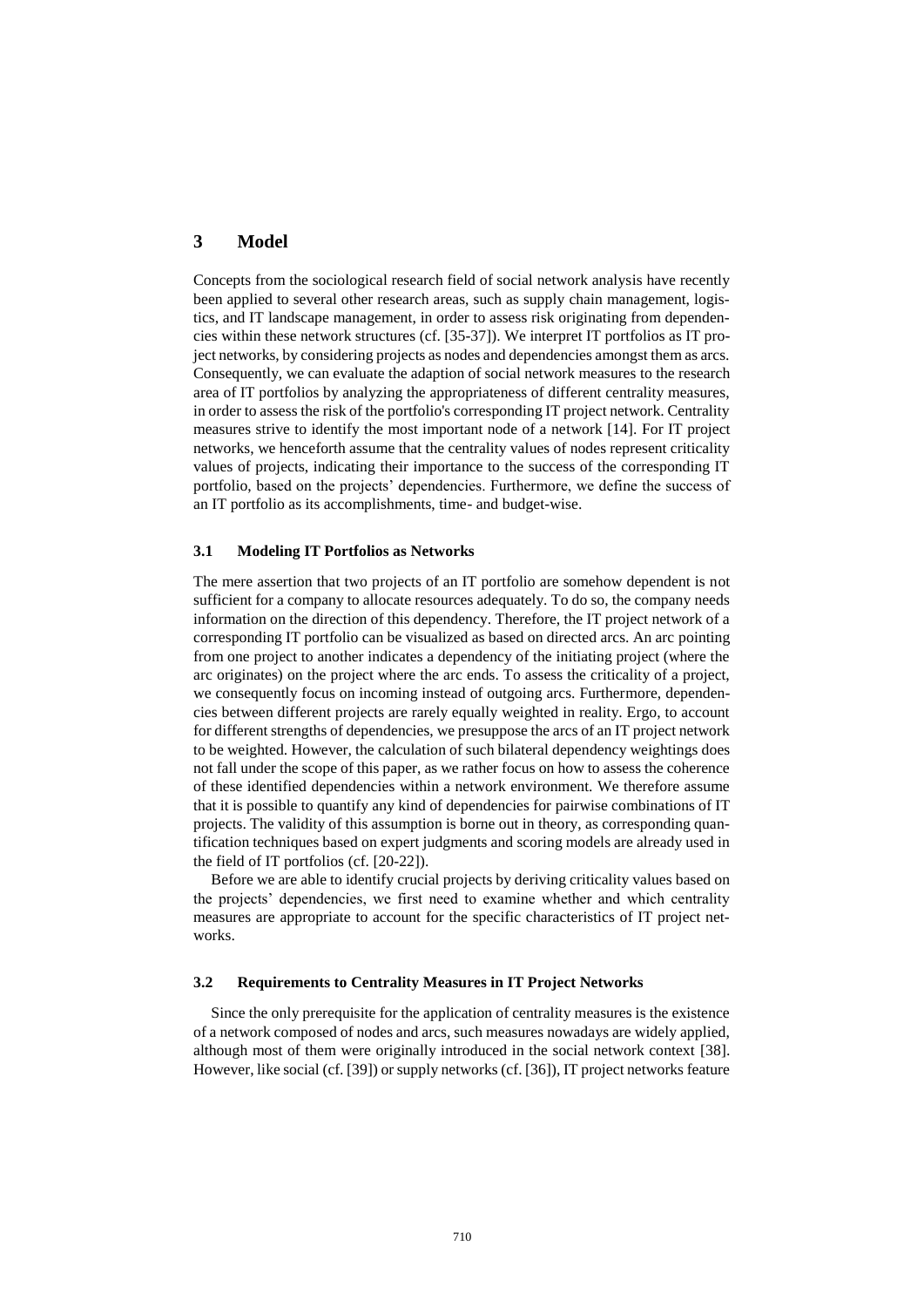specific characteristics that must be considered in order to properly assess the projects' criticality. These characteristics are based on a common understanding of dependencies in IT portfolios. We subsequently outline the underlying logical consideration and derive some simple and generic requirements which a centrality measure must take into account in order to be considered reasonably applicable in the IT portfolio context and in the context of this paper. However, the derived requirements can rather be considered as minimum requirements than as a comprehensive list, and do not feature any kind of prioritization.

There are centrality measures that have been designed for either directed or undirected networks. However, with slight modifications, many of them can be applied to both directed and undirected networks. As explained above, we can visualize IT project networks as composed of directed arcs. Consequently, an appropriate centrality measure should account for directed relations as stated in the following requirement:

**Requirement (Req.) 1:** The measurement accounts for directed relations between projects.

Furthermore, we consider four influential factors in order to determine the importance of an IT project to its corresponding portfolio: The strength of the dependencies (a), the number of directly dependent projects (b), the number of indirectly dependent projects (c), and the inherent importance of directly and indirectly dependent projects (d).

Regarding (a), we assume an IT project to be more important if it has strong dependencies to other projects, as opposed to the case where these dependencies are weak. By considering the arcs of an IT portfolio to represent corresponding dependencies, the strength of dependencies can be depicted by weighted arcs. Accordingly, the criticality value should increase with the weighting of arcs or rather the strength of dependencies, as stated in the following requirement:

**Requirement (Req.) 2:** The result of the measurement for a specific project increases with the strength of relations to dependent projects.

Regarding (b), we expect a project to be more important to its corresponding network if there are many other projects in the network that directly depend upon it. For example, a single project is more important to its corresponding portfolio if it has five other projects which directly depend on it, in contrast with the case where it has just three others directly dependent on it. Assuming arcs represent dependency relations, an appropriate measure should hence consider that the criticality value of a single project increases with the number of relations pointing directly from other projects of the network towards it. This is stated in the following requirement:

**Requirement (Req.) 3:** The result of the measurement for a specific project increases with the number of directly dependent projects.

Regarding (c), we expect a project to influence the criticality of another project, even though it does not directly but rather indirectly depend upon the other project. Extending the example from above, a single project that has only three directly dependent projects is not necessarily less important than the project which has five directly dependent projects. The importance does not solely depend on the number of directly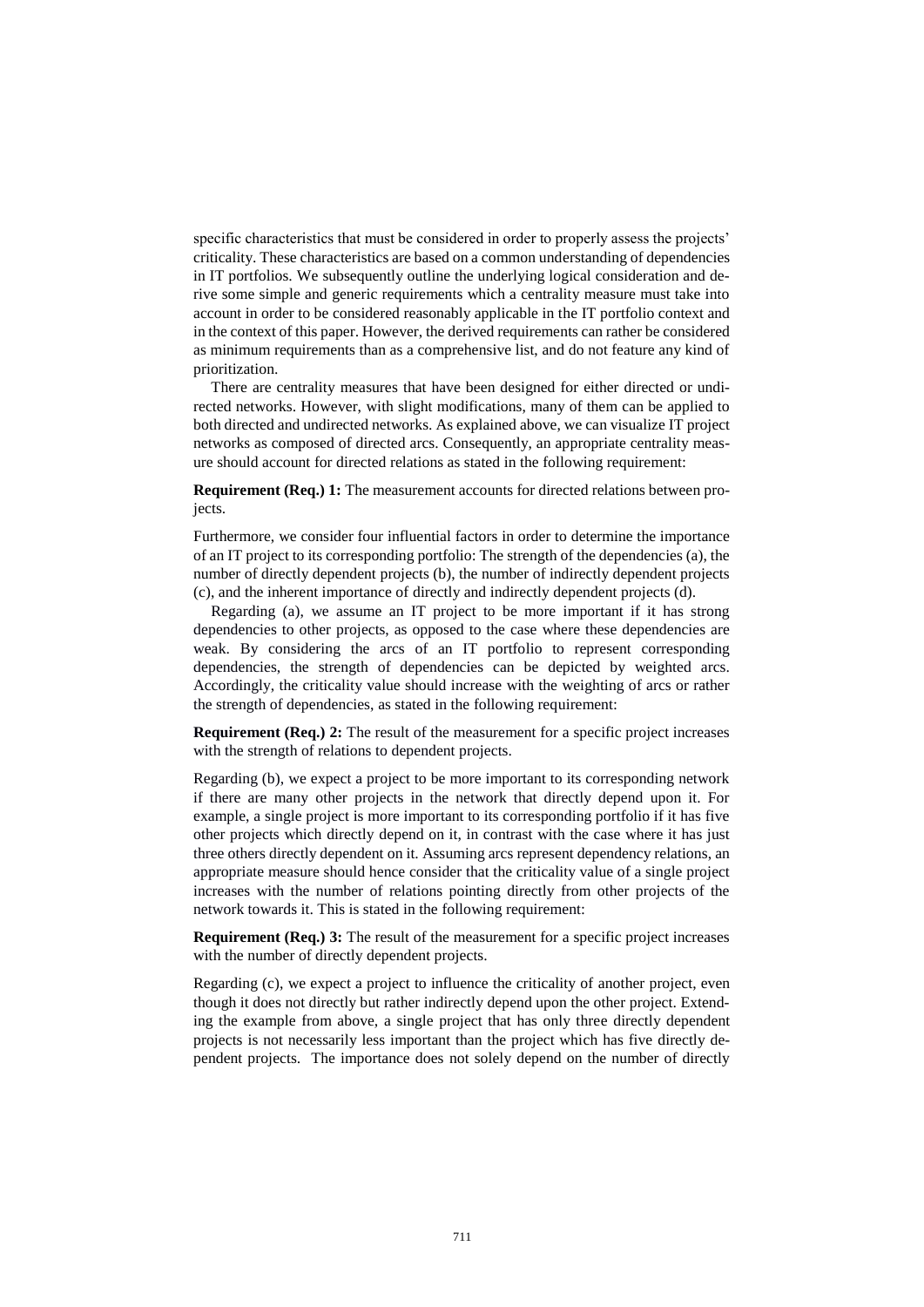dependent projects, but also on the number of indirectly dependent projects. Consequently, an appropriate measure should also consider that the criticality of a project increases with an increasing number of indirectly or transitive dependent projects, as stated in the following requirement:

**Requirement (Req.) 4:** The measurement accounts for transitive dependencies, as the result increases with the number of indirectly dependent projects.

Regarding (d), we additionally expect a project to further influence the importance of another project it depends on, if it has a high importance itself. This means that a project with a dependent project ranked as important has a higher importance to the network itself, as opposed to a project having a relatively unimportant dependent project. Consequently, an appropriate measure should also consider that the criticality of a node with a higher criticality on its own contributes more to the criticality of another node it is dependent on, rather than a node with a lower criticality. This is stated in the following requirement:

**Requirement (Req.) 5:** The result of the measurement of a specific project increases with the importance of directly and indirectly dependent projects.

Although there are many different centrality measures, we in a first step will only introduce some of the most common ones in the following. In particular we will examine, how and to what extent they account for Req. 1-5, and if they can reasonably be applied in the IT project network context.

#### **3.3 Examination of Different Centrality Measures**

*Closeness centrality* is a centrality measurement that determines the importance or status of a node in a network based on how close a node is to the others in a network [14]. The calculation therefore is based on the summed distances of one node  $e$  from all other  $n-1$  nodes of the network. Considering  $d(e, i)$  to represent the shortest path from node *e* to any other node *i*, the closeness centrality  $C_c(e)$  can be calculated [40]. However, since  $C_c(e)$  is dependent on the overall number *n* of nodes in the network, we can derive a corresponding standardized  $\overline{C_{C}}(e)$  [14]. Both  $C_{C}(e)$  and  $\overline{C_{C}}(e)$  are depicted in the following equation:

$$
C_C(e) = \frac{1}{\sum_{i=1}^n d(e,i)}, \qquad \overline{C_C}(e) = \frac{n-1}{(\sum_{i=1}^n d(e,i))} \quad \text{with } i \neq e \tag{1}
$$

This measure is applicable to directed and undirected networks and thus fulfills Req. 1. It also accounts for weighted arcs, which in this case represent distances between adjacent nodes. Since short distances are advantageous for the purpose of closeness centrality, the measurement increases for declining strength of weights and therefore does not fulfill Req. 2. Moreover, it falls short on Req. 3-5, since it neither increases with the number nor the criticality of directly or indirectly dependent projects.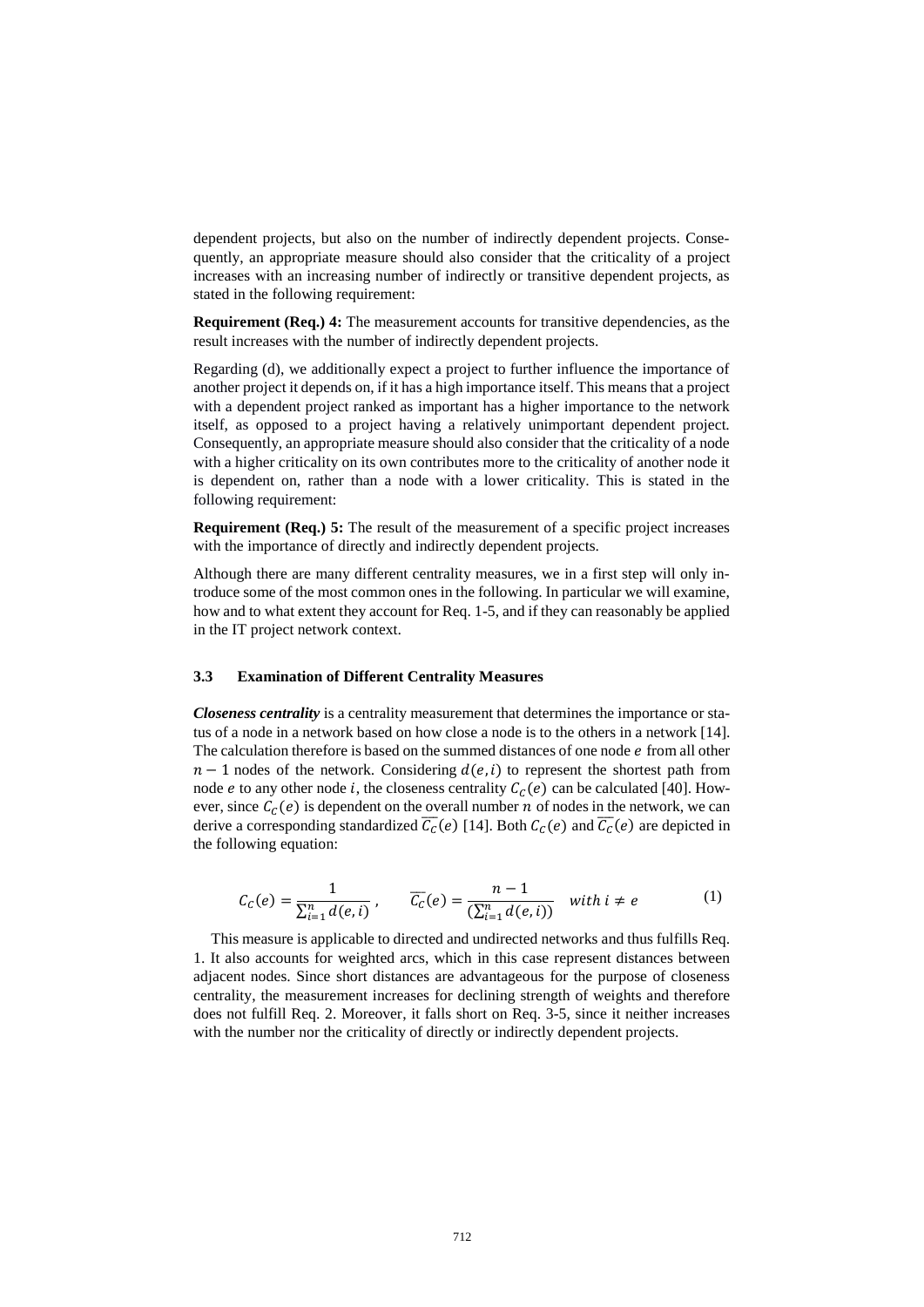Another measure of centrality, determining the status of a node by how often it is located on the shortest path between all other pairwise combinations of nodes, is *betweenness centrality*. Assuming  $p_{ij}$  to be the number of shortest paths connecting any node *i* and *j*, and  $p_{ij}(e)$  the number of paths containing node e, the betweenness centrality  $C_B(e)$  can be calculated [41]. Since also  $C_B(e)$  is dependent on the overall number *n* of nodes in the network, we can derive a corresponding standardization  $\overline{C_B}(e)$  as well [14]:

$$
C_B(e) = \sum_{i=1}^{n} \sum_{j=1}^{n} \frac{p_{ij}(e)}{p_{ij}}, \qquad \overline{C_B}(e) = \frac{\sum_{i=1}^{n} \sum_{j=1}^{n} \frac{p_{ij}(e)}{p_{ij}}}{\frac{(n-1) \cdot (n-2)}{2}}
$$
(2)  
with  $i \neq e$ ,  $j \neq e$ ,  $j < i$ 

Although this measure has been developed specifically for undirected relations, GOULD has shown that it can also be used for directed relations based on geodesics between pairs of entities [42]. Therefore, it fulfills Req.1. However, this measure considers transitive dependencies and thus can be used to analyze which projects are connected over several stages of the IT project network, it does not fulfill Req. 3 and 4, as it does not increase with the number of transitive or directly dependent projects. It also falls short on Req. 2 and 5, since it does not increase for the strength of dependencies or the criticality of dependent projects.

**Degree centrality** can be calculated based on the number of arcs directly connecting one node of a network to the others. The existence of connections between nodes in the network is depicted in a so-called "adjacency matrix", which consequently represents the network structure. This adjacency matrix  $\vec{A}$  in the simplest case contains binary elements  $a_{ij}$  with  $a_{ij} = 1$  if there is a relation between node  $i = 1 ... n$  and node  $j =$ 1 ... *n* and  $a_{ij} = 0$  if not. By considering the number of nodes a specific node *e* is linked to, the degree centrality  $C_p(e)$  can be calculated. To enable comparability for different network sizes, a standardized measure  $\overline{C_{D}}(e)$  has been proposed similar to closeness and betweenness centrality [14, 38]:

$$
C_D(e) = \sum_{i=1}^{n} a_{ie} , \qquad \overline{C_D}(e) = \frac{\sum_{i=1}^{n} a_{ie}}{n-1}
$$
 (3)

By distinguishing between in- and out-degree centrality relating to incoming and outgoing arcs of a node, this measurement is applicable to directed networks and therefore fulfills for Req. 1. Since the measure also increases with the number of directly dependent projects and the strength of dependencies, it also fulfills Req. 2 and 3. However, degree centrality does not account for transitive dependencies and thus does not fulfill Req. 4. It also falls short on Req. 5 since it does not increase with the importance of dependent projects.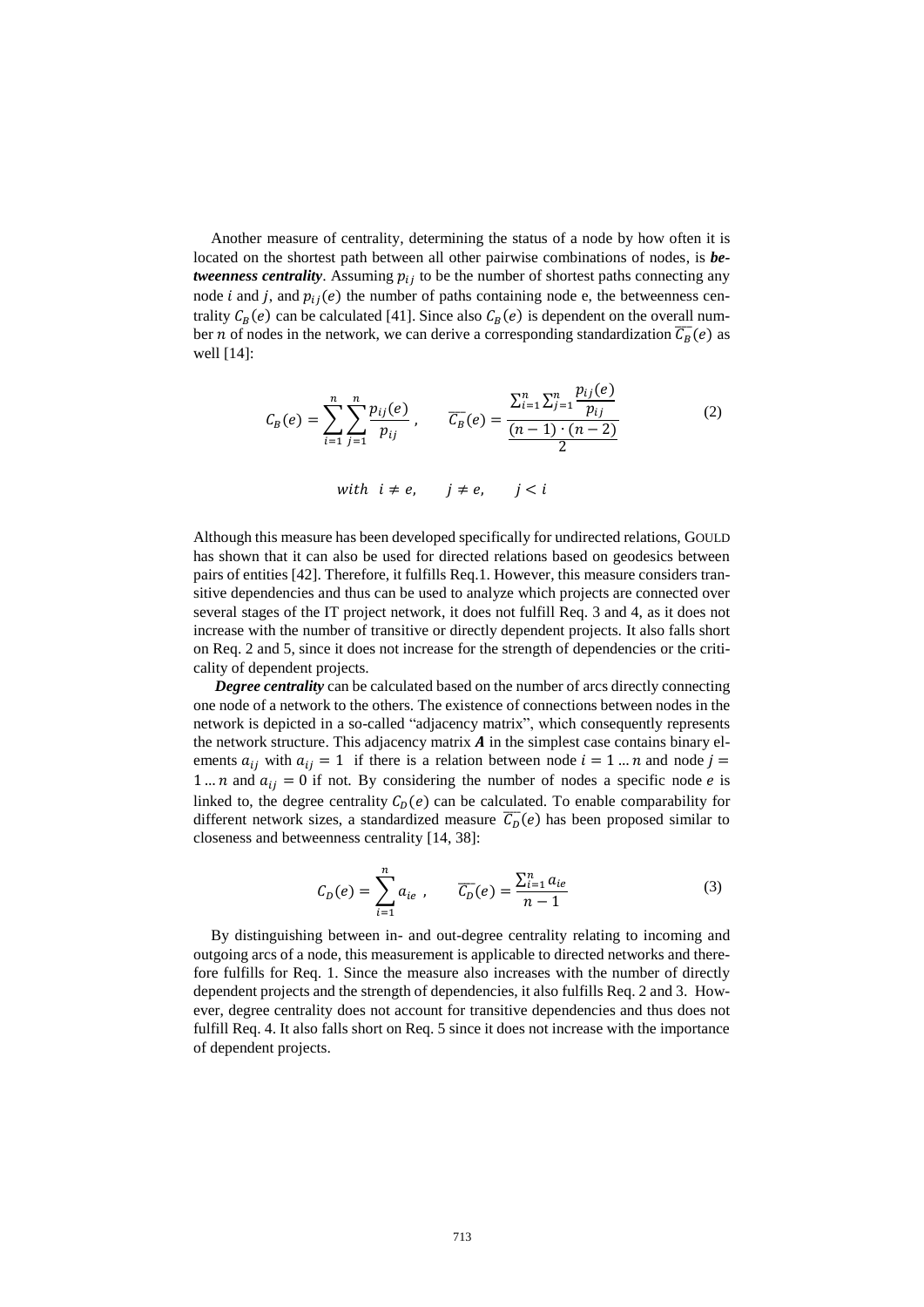In order to account for the phenomenon that more interconnected nodes contribute more strongly to the status of nodes to which they are adjacent, other centrality measures such as the *eigenvector centrality* have been developed [43]. Assuming  $v =$  $(v_1, ..., v_n)^T$  to be an eigenvector for the maximum eigenvalue  $\lambda_{max}(A)$  of the adjacency matrix **A**, the eigenvector centrality  $C_E(e)$  for a node e is defined as follows [43]:

$$
C_E(e) = v_e = \frac{1}{\lambda_{max}(A)} \cdot \sum_{j=1}^{n} a_{je} \cdot v_j
$$
 (4)

With  $A<sup>T</sup>$  being the transposed matrix of the adjacency matrix  $A$ , the respective matrix representation of equation (4) can be derived:

$$
A^T x = x \tag{5}
$$

Eigenvector centrality quantifies to which extent nodes are related to others within the same network [43]. For each node that depends upon another, it weights the corresponding binary value in the adjacency matrix  $\boldsymbol{A}$  by the eigenvector centrality of the dependent one. When this concept is applied to IT project networks, the binary value, indicating whether a project  $i$  is dependent on another project  $j$ , is weighted by the criticality value of project *j*. Since this measure has been developed for directed networks, it fulfills Req. 1. It also fulfills Req. 2, since it increases with the strength of dependencies. By calculating eigenvector centrality for a specific node, the value theoretically also increases with the number of directly and indirectly dependent nodes, as well as with their criticality. However, as the status of a node is solely influenced by its relations to other nodes, this method has a major drawback: If a node has no incoming relations from others, its status equals 0 and it therefore does not contribute to the importance of other nodes [43]. Therefore, this measure in fact fulfills Req. 5, but falls short on Req. 3-4.

To account for this drawback, eigenvector centrality has been further enhanced and some derivatives have evolved. One of these derivatives introduced by BONACICH and LLOYD, is *alpha centrality* [43]:

$$
\boldsymbol{x} = (\boldsymbol{I} - \boldsymbol{\alpha} \cdot \boldsymbol{A}^T)^{-1} \cdot \boldsymbol{e} \tag{6}
$$

This centrality measure overcomes the mentioned drawback of eigenvector centrality by assigning an exogenous status to each node of the network. In equation (6) this exogenous status is represented by the vector  $e$ . This vector theoretically enables the ability to account for influences like project budged, which determine the exogenous status of different nodes to different extents. However, as the assessment of a project´s exogenous status is not in scope of this paper but rather a topic for further research, we stick to the work of BONACICH and LLOYD, who exemplarily considered  $e$  as a vector of ones [43]. Consequently, the initial (exogenous) status of each node of the network is set to 1, independent of its relations to other nodes. The remaining elements of the equation are the identity matrix *I*, the transposed adjacency matrix  $A<sup>T</sup>$  and the scalar  $\alpha > 0$ , representing a ratio for the relative relations between the exogenous (assigned) and endogenous (inherent) status of the nodes. Consequently, if ∝ is close to its lower boundary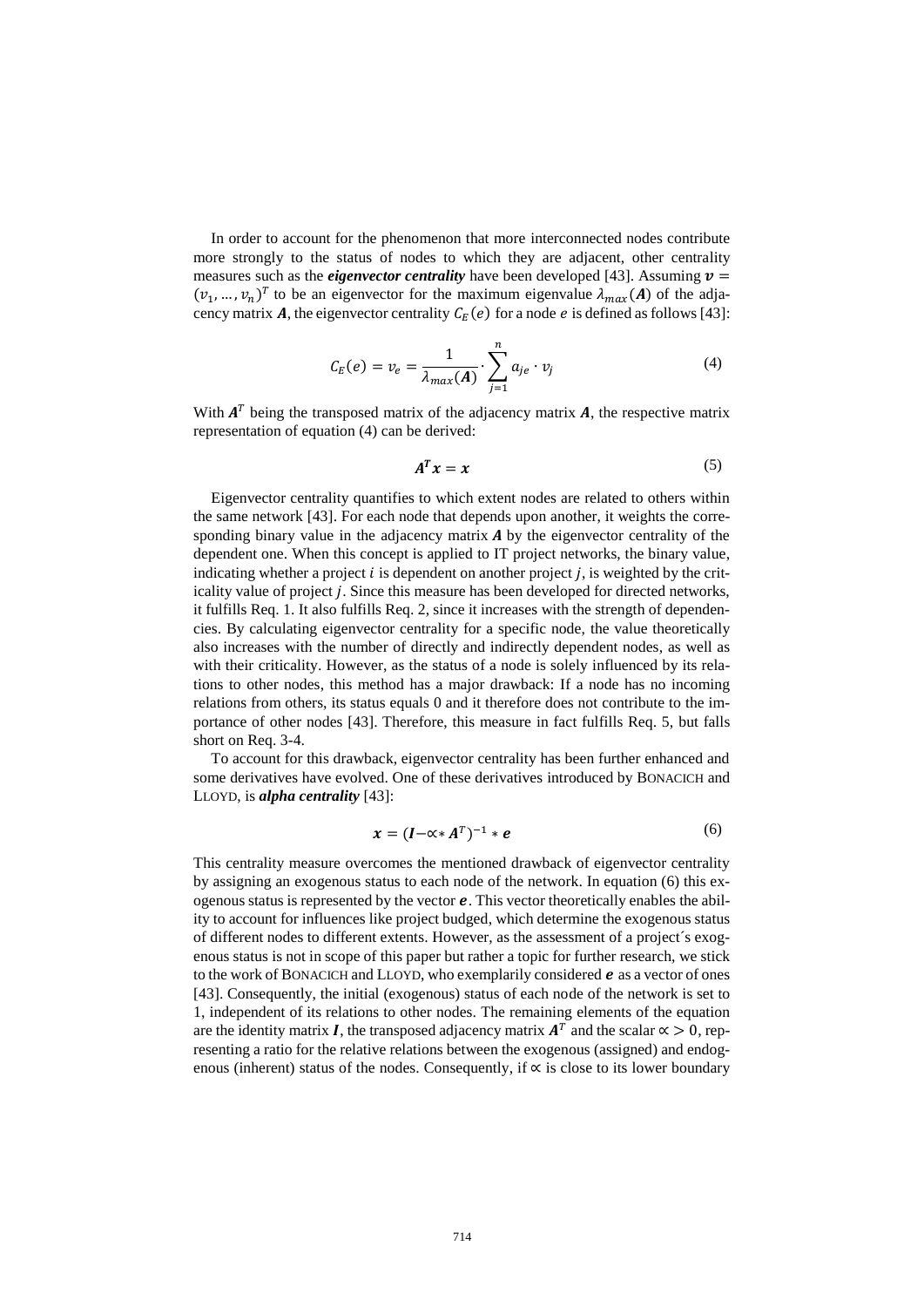0, the corresponding centrality values are close to the exogenous status of the nodes. In contrast, if  $\alpha$  is close to its upper boundary  $\frac{1}{\lambda_{max}(A)}$ , where  $\lambda_{max}(A)$  represents the maximum eigenvalue of  $A$ , the corresponding centrality values are almost exclusively based on the endogenous status, or rather on the network or relation structure.

Since this measurement in contrast to eigenvector centrality indeed increases with the number of each directly and indirectly dependent node, it not only accounts for Req. 1, 2, and 5, but also for Req. 3 and 4. Moreover, it features the possibility of including exogenous influences like project size or volume. Therefore, we consider this measure as appropriate for the criticality assessment of projects in the sense of this paper. Table 1 summarized the results regarding the appropriateness of the five requirements for all examined centrality measures in this section.

**Table 1.** - Examination of centrality measures - summary

| <b>Centrality Measure</b>     | Reg. 1 | Reg. 2 | Reg. 3 | Reg. 4 | Reg. 5 |
|-------------------------------|--------|--------|--------|--------|--------|
| <b>Closeness Centrality</b>   |        | -      |        |        |        |
| <b>Betweenness Centrality</b> |        | -      |        |        |        |
| Degree Centrality             |        |        |        |        |        |
| <b>Eigenvector Centrality</b> |        |        |        |        |        |
| Alpha Centrality              |        |        |        |        |        |

#### **3.4 How to Assess Critical Projects based on Alpha Centrality**

Presuming that dependencies between IT projects can be quantified, and considering these to equal network alike structures, alpha centrality allows the derivation of an interpretable criticality value indicating an individual project's importance to the overall success of the IT project network. In doing so, it not only accounts for direct dependencies, like the number of directly dependent projects, but also for indirect or transitive dependencies. To facilitate the comprehensibility and illustrate the suitability of alpha centrality in an IT portfolio context, this section briefly introduces the basic principles of the measurement using the three simple topology examples shown in Figure 1.



**Fig. 1.** – Examples of simple IT project network topologies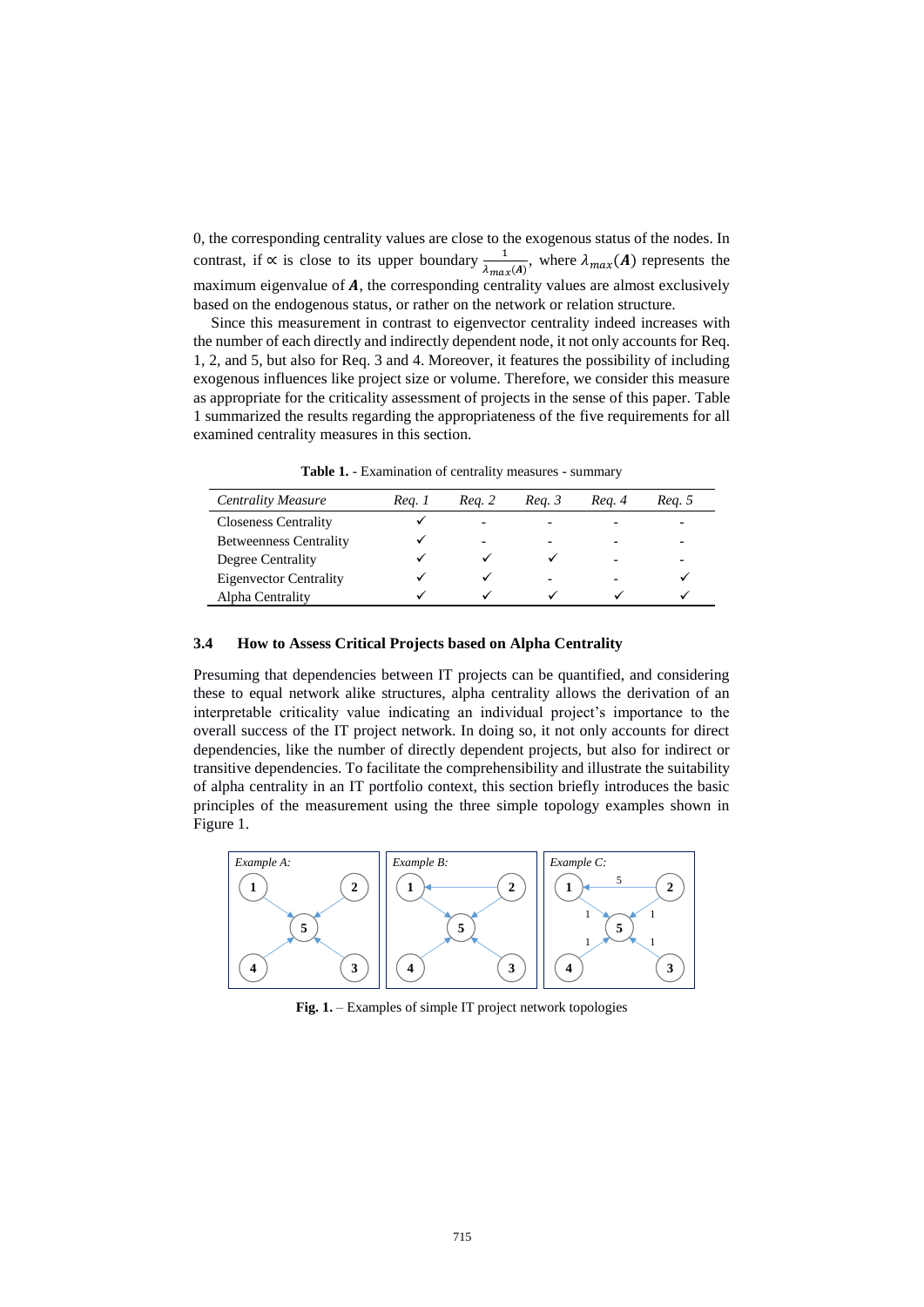Alpha centrality uses an  $n \times n$  adjacency matrix **A** whose elements  $a_{ij}$  with  $i, j =$ 1 ... *n* represent the connections of the network and consequently the projects' dependencies. Considering arcs as unweighted, each element  $a_{ij}$  represents a binary value indicating whether project  $i$  is directly dependent on project  $j$  or rather whether  $i$  contributes to the criticality of j. In the case of weighted arcs, each element  $a_{ij}$  represents the weight of the corresponding dependency relation between  $i$  and  $j$ .

In the following, the binary adjacency matrices of example A and B are depicted, as well as the weighted adjacency matrix of example C.

|                                                         |  | $\begin{bmatrix} 0 & 0 & 0 & 0 & 1 \end{bmatrix}$ |  |                                                         |  | $\begin{bmatrix} 0 & 0 & 0 & 0 & 1 \end{bmatrix}$ |  |                                                         |  | $[0 \ 0 \ 0 \ 0 \ 1]$                             |  |  |
|---------------------------------------------------------|--|---------------------------------------------------|--|---------------------------------------------------------|--|---------------------------------------------------|--|---------------------------------------------------------|--|---------------------------------------------------|--|--|
|                                                         |  | $\begin{bmatrix} 0 & 0 & 0 & 0 & 1 \end{bmatrix}$ |  |                                                         |  | $\begin{bmatrix} 1 & 0 & 0 & 0 & 1 \end{bmatrix}$ |  |                                                         |  | $\begin{bmatrix} 5 & 0 & 0 & 0 & 1 \end{bmatrix}$ |  |  |
| $A_A = \begin{bmatrix} 0 & 0 & 0 & 0 & 1 \end{bmatrix}$ |  |                                                   |  | $A_B = \begin{bmatrix} 0 & 0 & 0 & 0 & 1 \end{bmatrix}$ |  |                                                   |  | $A_c = \begin{bmatrix} 0 & 0 & 0 & 0 & 1 \end{bmatrix}$ |  |                                                   |  |  |
|                                                         |  | $\begin{bmatrix} 0 & 0 & 0 & 0 & 1 \end{bmatrix}$ |  |                                                         |  | $\begin{bmatrix} 0 & 0 & 0 & 0 & 1 \end{bmatrix}$ |  |                                                         |  | $\begin{bmatrix} 0 & 0 & 0 & 0 & 1 \end{bmatrix}$ |  |  |
|                                                         |  | $\begin{bmatrix} 0 & 0 & 0 & 0 & 0 \end{bmatrix}$ |  |                                                         |  | $L_0$ 0 0 0 0 $L_1$                               |  |                                                         |  |                                                   |  |  |

In example A, project 1, 2, 3, and 4 depend on project 5. Consequently, one would assume the latter as most important, or rather most critical to the success of the overall IT portfolio and therefore has the highest alpha centrality value. Assuming  $e =$ [1, 1, 1, 1, 1] to be a vector of ones and based on the corresponding adjacency matrix  $A_A$ , we can calculate the alpha centrality vector  $x^T = [1, 1, 1, 1, (1 + 4 \alpha)]$  according to (6). This vector verifies the presumed result.

In contrast to example A, project 2 additionally is dependent on project 1 in example B. In this case, one would expect a direct increase in importance of project 1 and an indirect increase in importance of project 5, as the status of project 1 increases and therefore contributes more to the status of project 5. The corresponding alpha centrality vector  $x^T = [(1+\alpha), 1, 1, 1, (1+4 \alpha + \alpha^2)]$  is in line with the expectations.

While examples A and B implicitly assume equal intensities of the existing dependencies, example 3 includes different intensities represented by weighted arcs. Representing the logical weighted extension of the one in example B, the alpha centrality vector of this example is  $x^T = [(1 + 5 \alpha), 1, 1, 1, (1 + 4 \alpha + 5 \alpha^2)].$ 

#### **3.5 Application Example**

To demonstrate how this procedure can be used in practice, we illustrate the application with an example. Since we were not yet able to gather corresponding data, the intensities of project dependencies are assumed in this example. However, the other circumstances are based on a real world observations. In our case, the company incorporates an in-house IT provider that recently changed its software development process from the waterfall model to a release-oriented model. As a result, its current IT portfolio includes some projects that actually are sub-projects of an ensemble, which due to innovation pressure has been subdivided into several standalone projects. Hence, the portfolio features a high level of dependencies, and overall includes 15 projects, ranging from small infrastructure to big software development projects, all of which must be implemented within the next five years. In this context, the company faces the question of how to allocate its limited resources in order to accomplish the portfolio on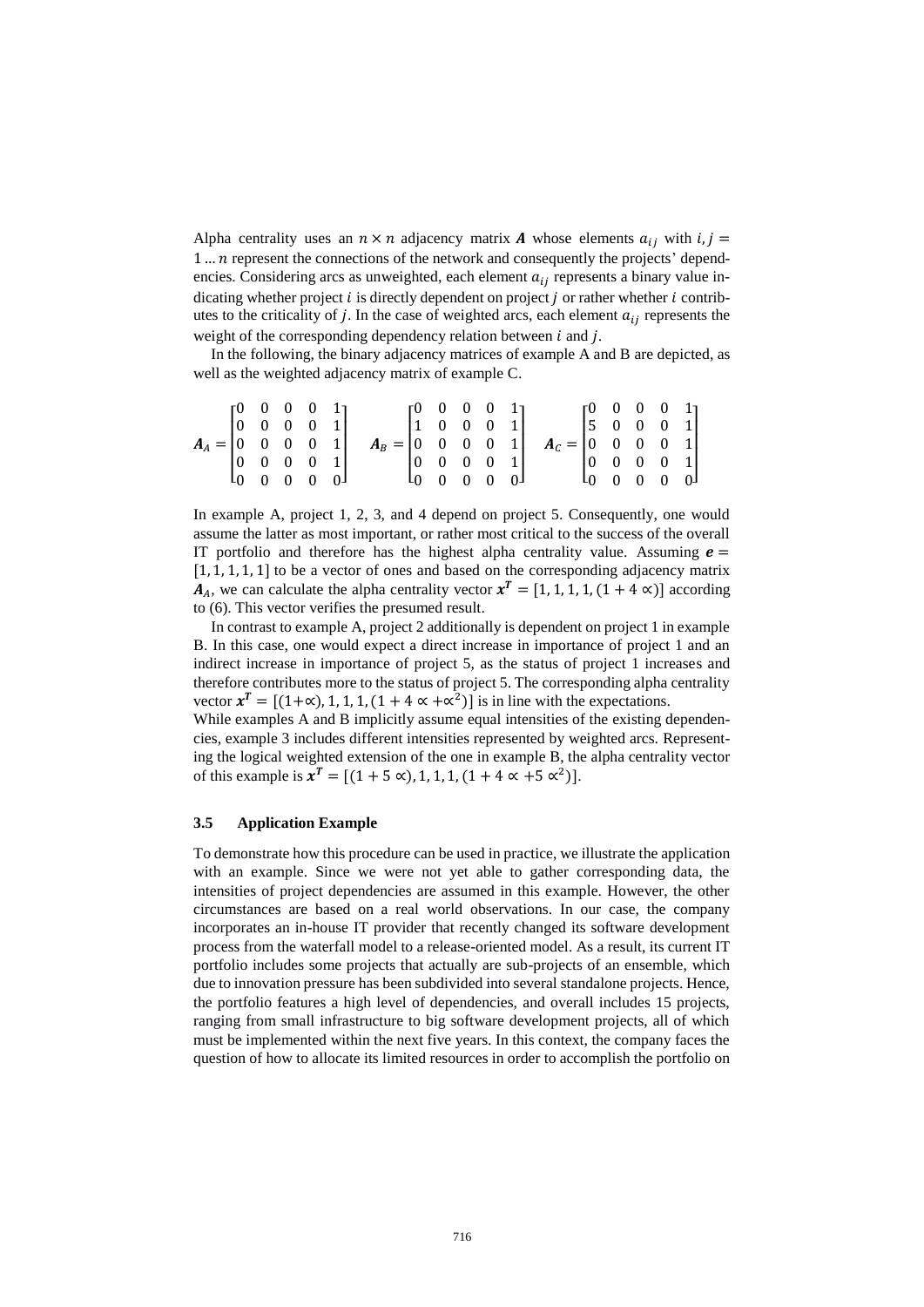time and under budget. Therefore, a risk analysis shall be conducted in order to identify the projects most critical to the IT portfolio, due to its inherent dependencies. To do so, the company first needs to identify and quantify the dependencies between the projects; this is usually accomplished based on interviews with the IT portfolio manager and other experts from the project management office (PMO). In this example, the resulting values have been normalized to range from 0 and 1, and the corresponding dependency structure of the portfolio is shown in Figure 2.

Based on this dependency structure, we derived an adjacency matrix  $\boldsymbol{A}$  denoting whether and to which extent the projects are related to each other. Each element  $a_{ij}$  > 0 of this  $n \times n$  matrix indicates that project *i* is dependent on project *j*. For the calculation of an alpha centrality value based on  $(6)$ , we assumed the vector  $e$  to be a vector of ones. Since we rather wanted to examine the criticality of projects based on their dependency structure than on their exogenous status, the scalar ∝ has been set to its upper boundary value  $\frac{1}{\lambda_{max}(A)}$ , with  $\lambda_{max}(A) = 0.8243$ . Based on (6) we were able to derive criticality values for each project, listed in Table 2.



 **Fig. 2.** – Example: Dependency structure

Although this is just a very simple example, it illustrates the importance of dependency assessment quite well, as e.g. an allocation of resources based solely on project volume, as well as an inaccurate assessment of dependencies, would probably have led to a failure with regard to time or budget of the IT portfolio.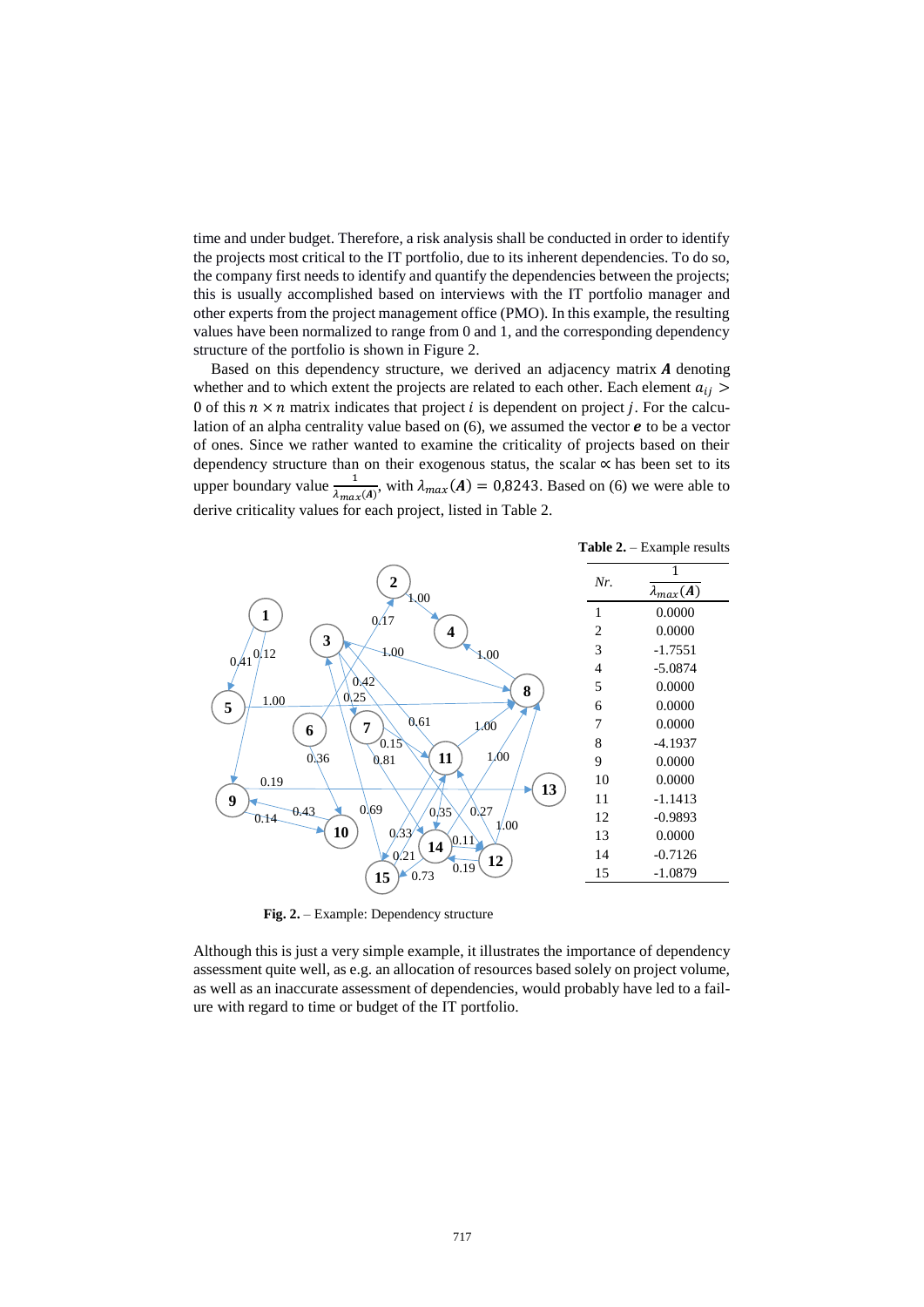# **4 Summary, Conclusion and Limitations**

The increasing demand for continuous innovations forces companies all over the world to assemble IT portfolios containing a high level of dependencies, while lacking appropriate methods to manage these dependence structures, as traditional methods rather focus on of cost and benefits than on the accurate assessment of direct and indirect dependencies. In order to empower companies to cope with the challenging task of successfully managing their IT portfolios, we explicitly focus on the assessment of the inherent dependency structure and derived a new procedure to assess the criticality of projects based on their dependencies. We therefore consider IT portfolios as IT project networks and draw on graph theory, as it is an approved means for the assessment of dependencies in network alike structures. In particular, we illustrate specific characteristics of IT project networks and evaluate different centrality measures regarding their appropriate applicability in this context. In doing so, alpha centrality was revealed as being a valuable approach in determining risk assessment of IT portfolios. It not only accounts for direct but also transitive dependencies, and shows that more critical projects contribute more strongly to the criticality of other projects they depend on. We depict the suitability of this measure based on its basic principles, and consequently propose an alpha centrality based assessment of dependencies to identify projects crucial to the success of the overall IT portfolio. To facilitate the comprehensibility and to verify the proposed procedure, we examine an exemplary IT project network based on its dependencies. The plausible results of the example application indicate that the proposed procedure is appropriate to analyze the dependencies between IT projects, and to assess their criticality to the overall portfolio's success. It furthermore highlights the practical implications of empowering companies to properly assess direct and indirect dependencies in their portfolio, as both common methods in practice as well as an inaccurate assessment of dependencies can lead to illconsidered decisions. Furthermore, the results especially emphasize that consideration of transitive dependencies is crucial for an appropriate risk analysis of IT project networks.

However, this approach is not without limitations and provides topics for further research. Referring to the three-stage cycle for research activities of MEREDITH ET AL. [15], we were not yet able to proceed from the explanation to the testing stage based on a real-world example, despite various efforts to gather data. We are currently in communication with a large IT consulting company in order to get data for the evaluation of a real-world example, which will lead to further research. Moreover, we do not explicitly consider different kinds of dependencies; however, this is considered acceptable as a first step, and the differentiation between various kinds of dependencies is a topic for a follow-up paper. Furthermore, this approach explicitly assumes that for a pairwise combination of IT projects, any kind of dependency can be quantified. Although, there are already some approaches quantifying different kinds of dependencies, further research should be encouraged to investigate appropriate measures in this respect. By assigning an initial status to each node of the network, independent of the networks dependency structure, this approach accounts for exogenous influences to the project's importance. Since determination of these exogenous influences is not in scope of this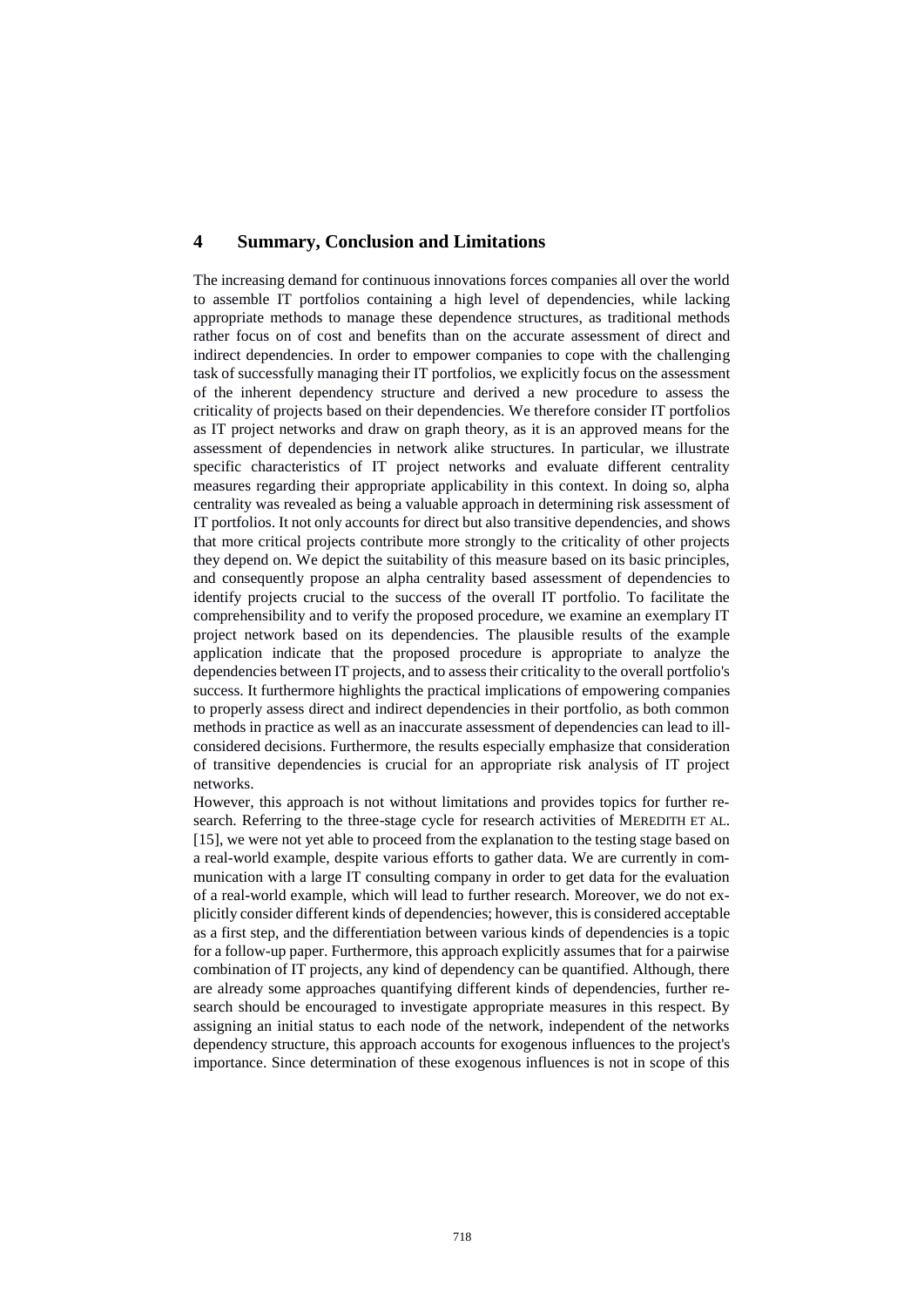paper, they are assumed to be equally strong. However, exogenous influences, such as project budget or mandatory requirements, can determine a project's importance to different extents in the real world. Therefore, continuing research is required to include these kinds of influences in a comprehensive risk assessment of IT project networks.

## **Acknowledgements**

This research was carried out in the context of the Project Group Business and Information Systems Engineering of the Fraunhofer Institute of Applied Information Technology FIT.

Grateful acknowledgement is due to the DFG (German Research Foundation) for their support of the project "Value-based Management of IT Projects" (FR 2987/2-1; BU 809/13-1) making this paper possible.

# **References**

- 1. Standish Group: Chaos Manifesto 2013. (2013)
- 2. Flyvbjerg, B., Budzier, A.: Why Your IT Project May Be Riskier Than You Think. Harvard Business Review 89, 23-25 (2011)
- 3. Radar Group: White Paper: The Impact of Data Silos in IT Planning. (2012)
- 4. Graves, S.B., Ringuest, J.L., Medaglia, A.L.: Models and methods for project selection: concepts from management science, finance and information technology. Springer, (2003)
- 5. Nguyen, B., Mutum, D.S.: A Review of Customer Relationship Management: Successes, Advances, Pitfalls and Futures. Business Process Management Journal 18, 400-419 (2012)
- 6. Buhl, H.U.: The Contribution of Business and Information Systems Engineering to the Early Recognition of and Avoidance of "Black Swans" in IT Projects. Business & Information Systems Engineering 4, 55-59 (2012)
- 7. Kundisch, D., Meier, C.: IT/IS Project Portfolio Selection in the Presence of Project Interactions – Review and Synthesis of the Literature. In: Wirtschaftinformatik Proceedings 2011. Paper 64. pp. 477-486. (2011)
- 8. Lee, J.W., Kim, S.H.: An integrated approach for interdependent information system project selection. International Journal of Project Management 19, 111-118 (2001)
- 9. Wehrmann, A., Heinrich, B., Seifert, F.: Quantitatives IT-Portfoliomanagement: Risiken von IT-Investitionen wertorientiert steuern. WIRTSCHAFTSINF 48, 234-245 (2006)
- 10. Kundisch, D., Meier, C.: A New Perspective on Resource Interactions in IT/IS Project Portfolio Selection. Proceedings of the 19th European Conference on Informations Systems (2011)
- 11. Beer, M., Fridgen, G., Müller, H., Wolf, T.: Benefits Quantification in IT Projects. In: Proceedings of the 11th Conference on Wirtschaftsinformatik (WI 2013), Vol. 1, 707-720 (2013)
- 12. Cho, W., Shaw, M.J.: Does IT Synergy Matter in IT Portfolio Selection? Proceedings of the 30th International Conference on Information Systems 160, (2009)
- 13. Zimmermann, S.: IT-Portfoliomanagement Ein Konzept zur Bewertung und Gestaltung von IT. Informatik-Spektrum 31, 460-468 (2008)
- 14. Wasserman, S., Faust, K.: Social network analysis: Methods and applications. Cambridge university press, (1994)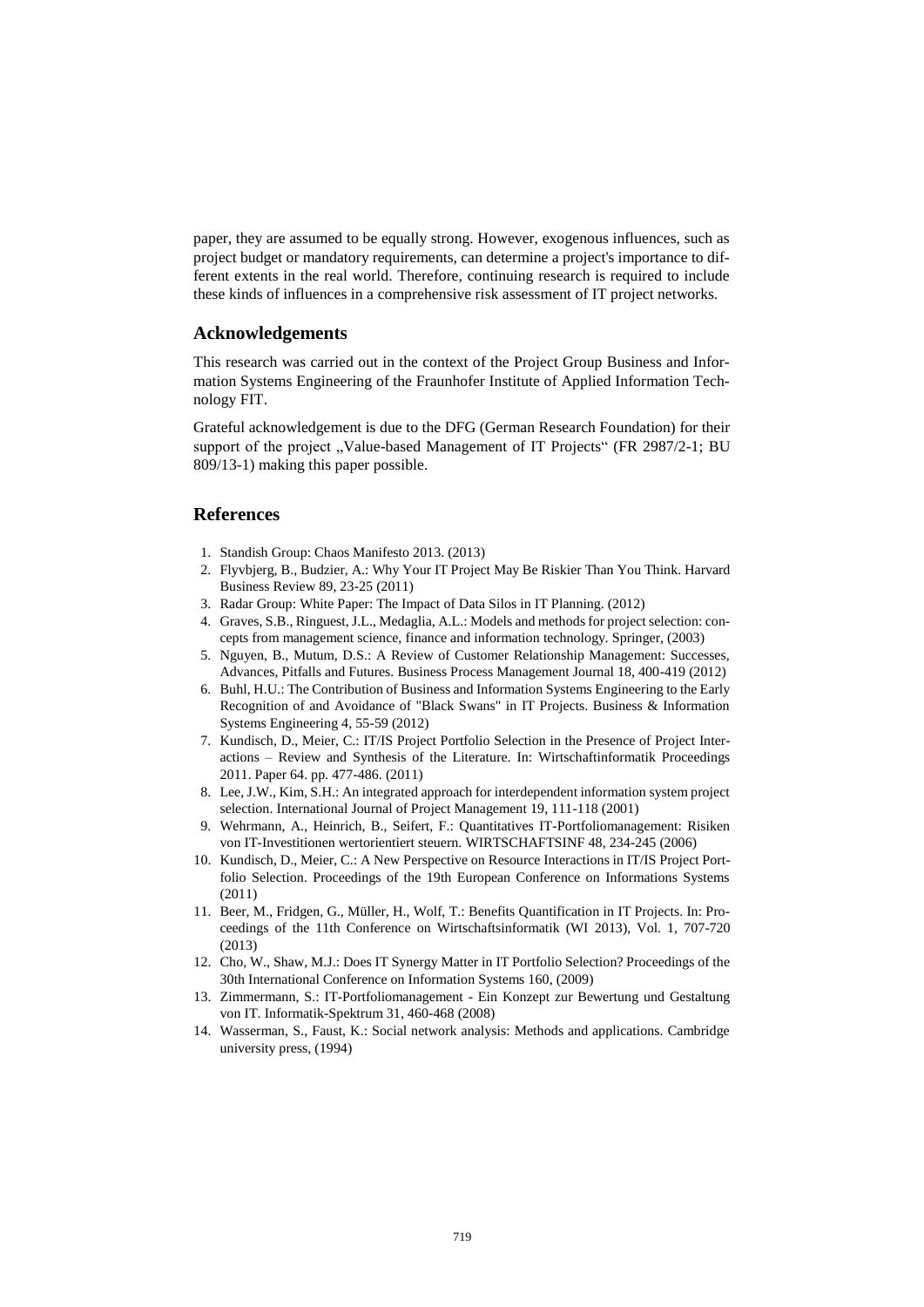- 15. Meredith, J.R., Raturi, A., Amoako-Gyampah, K., Kaplan, B.: Alternative Research Paradigms in Operations. Journal of Operations Management 8, 297-326 (1989)
- 16. Webster, J., Watson, R.T.: Analyzing the past to prepare for the future: Writing a literature review. Management Information Systems Quarterly 26, xiii-xxiii (2002)
- 17. Santhanam, R., Kyparisis, G.J.: A Decision Model for Interdependent Information System Project Selection. European Journal of Operational Research 89, 380-399 (1996)
- 18. Tillquist, J., King, J.L., Woo, C.: A Representational Scheme for Analyzing Information Technology and Organizational Dependency. MIS Quarterly 26, 91-118 (2002)
- 19. Zuluaga, A., Sefair, J.A., Medaglia, A.L.: Model for the Selection and Scheduling of Interdependent Projects. IEEE Systems and Information Engineering Design Symposium (2007)
- 20. Fischer, F.: Korrelationen von Risiken im Programm- und Projektportfoliomanagement: Ein hybrides Entscheidungsmodell zru Selektion alternativer Programme und Projektportfolien. Peter Lang, Frankfurt (2004)
- 21. Maheswari, J.U., Varghese, K.: Project Scheduling using Dependency Structure Matrix. International Journal of Project Management 23, 223-230 (2005)
- 22. Maheswari, J.U., Varghese, K., Sridharan, T.: Application of Dependency Structure Matrix for Activity Sequencing in Concurrent Engineering Projects. Journal of Construction Engineering and Management 132, 482-490 (2006)
- 23. Markowitz, H.M.: Portfolio Selection. The Journal of Finance 7, 77-91 (1952)
- 24. Butler, S., Chalasani, P., Jha, S., Raz, O., Shaw, M.: The Potential of Portfolio Analysis in Guiding Software Decisions. In: Proceedings of the First Workshop on Economics-Driven Software Engineering Research, EDSER-1, (1999)
- 25. Verhoef, C.: Quantitative IT portfolio management. Science of Computer Programming, 45, 1-96 (2002)
- 26. Zimmermann, S., Heinrich, B., Kundisch, D.: IT Projektportfolios mit Abhängigkeiten gestalten. (2012)
- 27. Dos Santos, B.L.: Justifying investments in new information technologies. Manag Inf Syst 7, 71-90 (1991)
- 28. Benaroch, M., Kauffman, R.: A Case for Using Real Options Pricing Analysis to Evaluate Information Technology Project Investments. Inform. Syst. Research 10, 70-86 (1999)
- 29. Taudes, A., Feuerstein, M., Mild, A.: Options Analysis of Software Platform Decisions: A Case Study. MIS Quarterly 24, 227-243 (2000)
- 30. Bardhan, I., Bagchi, S., Sougstad, R.: Prioritizing a Portfolio of Information Technology Investment Projects. Journal of Management Information Systems 21, 33-60 (2004)
- 31. Emery, D.R., Parr, P.C., Mokkelbost, P.B., Gandhi, D., Saunders, A.: An Investigation of Real Investment Decision Making with the Options Pricing Model. Journal of Business Finance & Accounting 5, 363-369 (1978)
- 32. Schwartz, E.S., Zozaya-Gorostiza, C.: Investment under Uncertainty in Information Technology: Acquisition and Development Projects. Management Science 49, 57-70 (2003)
- 33. Diepold, D., Ullrich, C., Wehrmann, A., Zimmermann, S.: A real options approach for valuating intertemporal interdependencies within a value-based IT portfolio management – a risk-return perspective. (2009)
- 34. Ullrich, C.: Valuation of IT Investments Using Real Options Theory. BISE 5, 331-341 (2013)
- 35. Carter, C.R., Ellram, L.M., Tate, W.: The Use of Social Network Analysis in Logistics Research. Journal of Business Logistics 28, 137-169 (2007)
- 36. Kim, Y., Choi, T.Y., Yan, T., Dooley, K.: Structural Investigation of Supply Networks: A Social Network Analysis Approach. Journal of Operations Management 29, 194-211 (2011)
- 37. Simon, D., Fischbach, K.: IT Landscape Management Using Network Analysis. (2013)